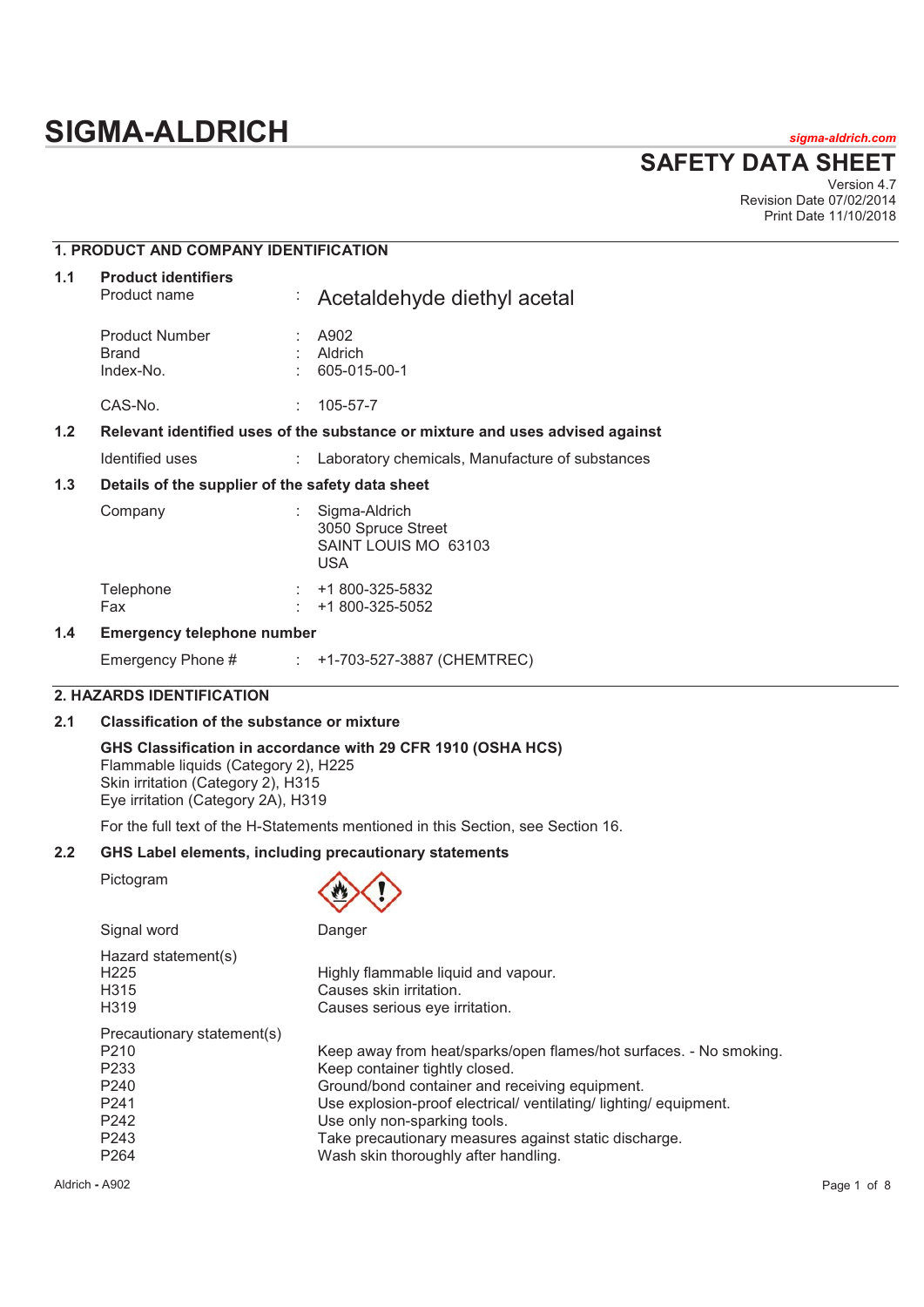| P <sub>280</sub>     | Wear protective gloves/ protective clothing/ eye protection/ face<br>protection.                                                    |
|----------------------|-------------------------------------------------------------------------------------------------------------------------------------|
| $P303 + P361 + P353$ | IF ON SKIN (or hair): Remove/ Take off immediately all contaminated<br>clothing. Rinse skin with water/ shower.                     |
| $P305 + P351 + P338$ | IF IN EYES: Rinse cautiously with water for several minutes. Remove<br>contact lenses, if present and easy to do. Continue rinsing. |
| P321                 | Specific treatment (see supplemental first aid instructions on this label).                                                         |
| P332 + P313          | If skin irritation occurs: Get medical advice/attention.                                                                            |
| $P337 + P313$        | If eye irritation persists: Get medical advice/attention.                                                                           |
| P362                 | Take off contaminated clothing and wash before reuse.                                                                               |
| $P370 + P378$        | In case of fire: Use dry sand, dry chemical or alcohol-resistant foam for<br>extinction.                                            |
| $P403 + P235$        | Store in a well-ventilated place. Keep cool.                                                                                        |
| P <sub>501</sub>     | Dispose of contents/ container to an approved waste disposal plant.                                                                 |

### **2.3 Hazards not otherwise classified (HNOC) or not covered by GHS**  May form explosive peroxides.

# **3. COMPOSITION/INFORMATION ON INGREDIENTS**

### **3.1 Substances**

| Synonyms                                                                                                       | : Acetal         |
|----------------------------------------------------------------------------------------------------------------|------------------|
| Formula                                                                                                        | $C_6H_{14}O_2$   |
| Molecular Weight                                                                                               | : $118.17$ g/mol |
| CAS-No.                                                                                                        | 105-57-7         |
| EC-No.                                                                                                         | 203-310-6        |
| Index-No.                                                                                                      | 605-015-00-1     |
| the computer of the computer of the control of the control of the control of the control of the control of the |                  |

#### **Hazardous components**

| Component                                                                                                                     | Classification                   | Concentration |
|-------------------------------------------------------------------------------------------------------------------------------|----------------------------------|---------------|
| 1,1-Diethoxyethane                                                                                                            |                                  |               |
|                                                                                                                               | Flam. Liq. 2; Skin Irrit. 2; Eye | -             |
|                                                                                                                               | Irrit. 2A; H225, H315, H319      |               |
| $\Box$ and a failure of the HI Otetal contract the distribution of the field $\Box$ $\Box$ $\Box$ $\Box$ $\Box$ $\Box$ $\Box$ |                                  |               |

For the full text of the H-Statements mentioned in this Section, see Section 16.

# **4. FIRST AID MEASURES**

### **4.1 Description of first aid measures**

### **General advice**

Consult a physician. Show this safety data sheet to the doctor in attendance.Move out of dangerous area.

### **If inhaled**

If breathed in, move person into fresh air. If not breathing, give artificial respiration. Consult a physician.

### **In case of skin contact**

Wash off with soap and plenty of water. Consult a physician.

### **In case of eye contact**

Rinse thoroughly with plenty of water for at least 15 minutes and consult a physician.

### **If swallowed**

Do NOT induce vomiting. Never give anything by mouth to an unconscious person. Rinse mouth with water. Consult a physician.

### **4.2 Most important symptoms and effects, both acute and delayed**

The most important known symptoms and effects are described in the labelling (see section 2.2) and/or in section 11

### **4.3 Indication of any immediate medical attention and special treatment needed**  no data available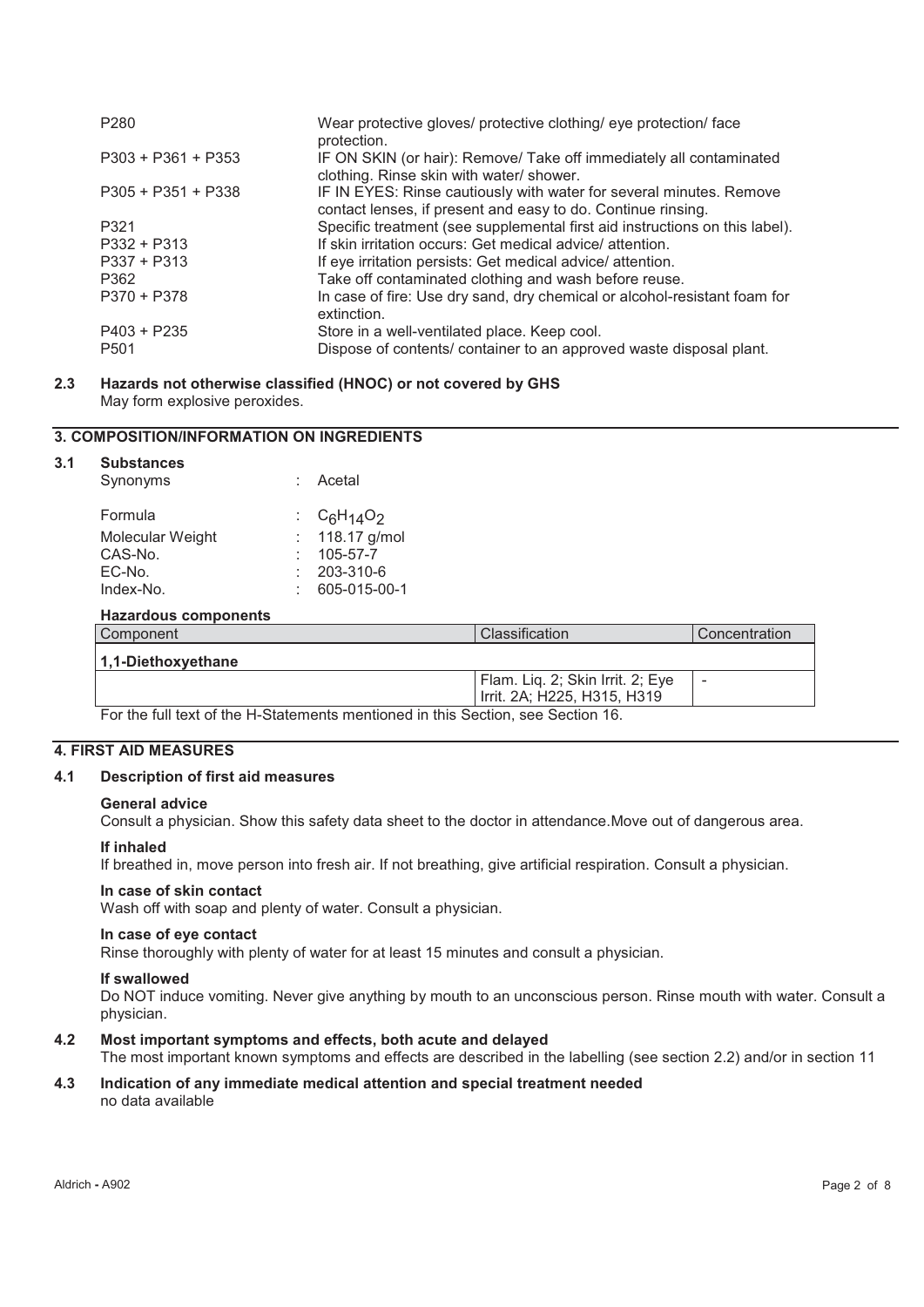# **5. FIREFIGHTING MEASURES**

### **5.1 Extinguishing media**

# **Suitable extinguishing media**

Use water spray, alcohol-resistant foam, dry chemical or carbon dioxide.

**5.2 Special hazards arising from the substance or mixture**  Carbon oxides

## **5.3 Advice for firefighters**  Wear self contained breathing apparatus for fire fighting if necessary.

### **5.4 Further information**  Use water spray to cool unopened containers.

# **6. ACCIDENTAL RELEASE MEASURES**

**6.1 Personal precautions, protective equipment and emergency procedures**  Use personal protective equipment. Avoid breathing vapours, mist or gas. Ensure adequate ventilation. Remove all sources of ignition. Evacuate personnel to safe areas. Beware of vapours accumulating to form explosive concentrations. Vapours can accumulate in low areas. For personal protection see section 8.

### **6.2 Environmental precautions**

Prevent further leakage or spillage if safe to do so. Do not let product enter drains.

- **6.3 Methods and materials for containment and cleaning up**  Contain spillage, and then collect with an electrically protected vacuum cleaner or by wet-brushing and place in container for disposal according to local regulations (see section 13).
- **6.4 Reference to other sections**

For disposal see section 13.

# **7. HANDLING AND STORAGE**

### **7.1 Precautions for safe handling**

Avoid contact with skin and eyes. Avoid inhalation of vapour or mist. Use explosion-proof equipment.Keep away from sources of ignition - No smoking.Take measures to prevent the build up of electrostatic charge. For precautions see section 2.2.

### **7.2 Conditions for safe storage, including any incompatibilities**

Keep container tightly closed in a dry and well-ventilated place. Containers which are opened must be carefully resealed and kept upright to prevent leakage.

Heat-, light-, and moisture-sensitive. Dry residue is explosive.

### **7.3 Specific end use(s)**

Apart from the uses mentioned in section 1.2 no other specific uses are stipulated

### **8. EXPOSURE CONTROLS/PERSONAL PROTECTION**

### **8.1 Control parameters**

**Components with workplace control parameters**  Contains no substances with occupational exposure limit values.

### **8.2 Exposure controls**

### **Appropriate engineering controls**

Handle in accordance with good industrial hygiene and safety practice. Wash hands before breaks and at the end of workday.

### **Personal protective equipment**

### **Eye/face protection**

Face shield and safety glasses Use equipment for eye protection tested and approved under appropriate government standards such as NIOSH (US) or EN 166(EU).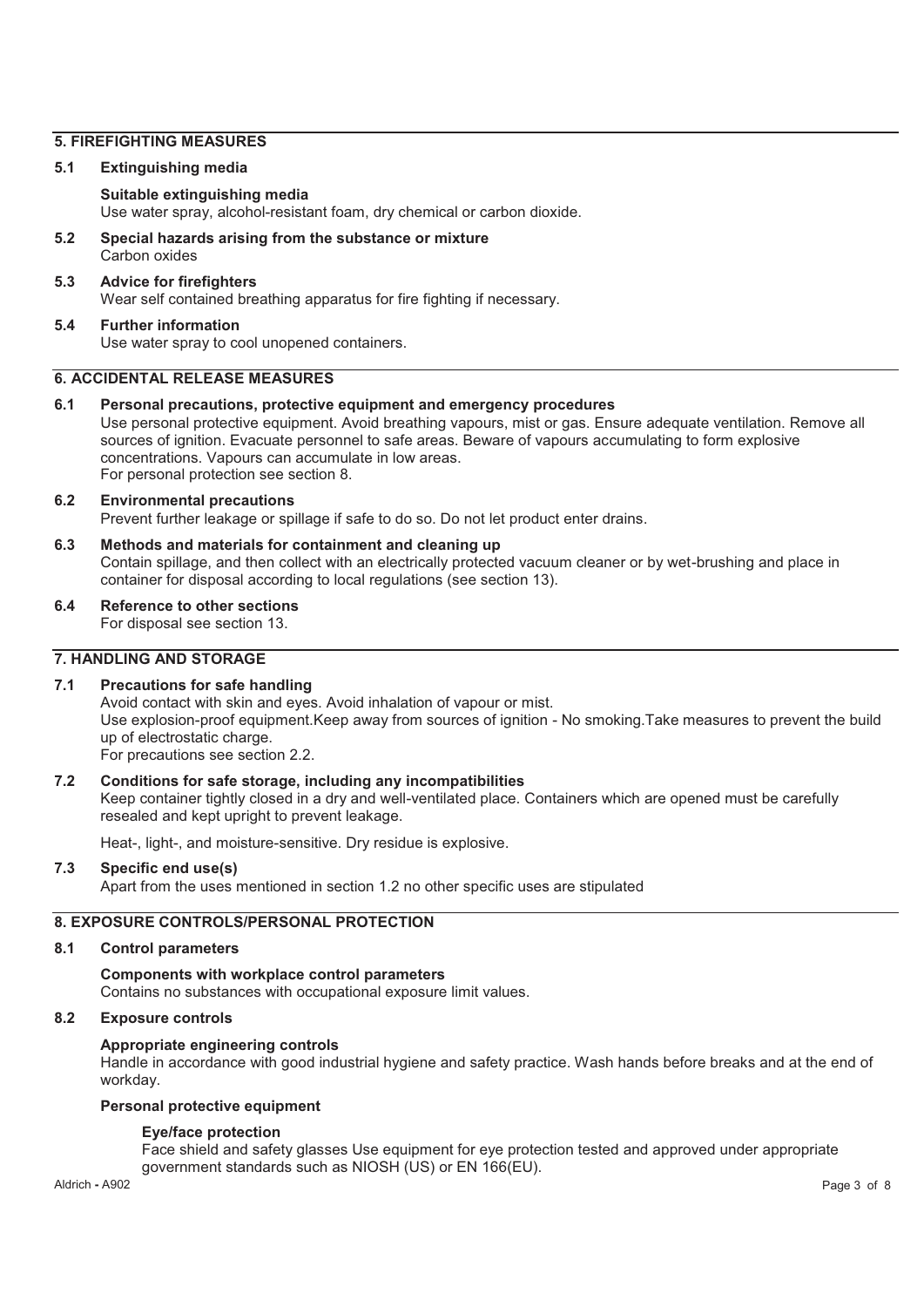### **Skin protection**

Handle with gloves. Gloves must be inspected prior to use. Use proper glove removal technique (without touching glove's outer surface) to avoid skin contact with this product. Dispose of contaminated gloves after use in accordance with applicable laws and good laboratory practices. Wash and dry hands.

Full contact Material: butyl-rubber Minimum layer thickness: 0.3 mm Break through time: 480 min Material tested:Butoject® (KCL 897 / Aldrich Z677647, Size M)

Splash contact Material: Nitrile rubber Minimum layer thickness: 0.4 mm Break through time: 30 min Material tested:Camatril® (KCL 730 / Aldrich Z677442, Size M)

data source: KCL GmbH, D-36124 Eichenzell, phone +49 (0)6659 87300, e-mail sales@kcl.de, test method: EN374

If used in solution, or mixed with other substances, and under conditions which differ from EN 374, contact the supplier of the CE approved gloves. This recommendation is advisory only and must be evaluated by an industrial hygienist and safety officer familiar with the specific situation of anticipated use by our customers. It should not be construed as offering an approval for any specific use scenario.

### **Body Protection**

impervious clothing, Flame retardant antistatic protective clothing, The type of protective equipment must be selected according to the concentration and amount of the dangerous substance at the specific workplace.

### **Respiratory protection**

Where risk assessment shows air-purifying respirators are appropriate use a full-face respirator with multipurpose combination (US) or type ABEK (EN 14387) respirator cartridges as a backup to engineering controls. If the respirator is the sole means of protection, use a full-face supplied air respirator. Use respirators and components tested and approved under appropriate government standards such as NIOSH (US) or CEN (EU).

### **Control of environmental exposure**

Prevent further leakage or spillage if safe to do so. Do not let product enter drains.

# **9. PHYSICAL AND CHEMICAL PROPERTIES**

# **9.1 Information on basic physical and chemical properties**

| a)           | Appearance                                         | Form: clear, liquid<br>Colour: colourless                                  |
|--------------|----------------------------------------------------|----------------------------------------------------------------------------|
| b)           | Odour                                              | no data available                                                          |
| c)           | <b>Odour Threshold</b>                             | no data available                                                          |
| d)           | рH                                                 | no data available                                                          |
| e)           | Melting point/freezing<br>point                    | no data available                                                          |
| f)           | Initial boiling point and<br>boiling range         | 102 °C (216 °F) - lit.                                                     |
| g)           | Flash point                                        | $-21$ °C (-6 °F) - closed cup                                              |
| h)           | Evapouration rate                                  | no data available                                                          |
| i)           | Flammability (solid, gas)                          | no data available                                                          |
| j)           | Upper/lower<br>flammability or<br>explosive limits | Upper explosion limit: $10.4\%$ (V)<br>Lower explosion limit: $1.65\%$ (V) |
| k)           | Vapour pressure                                    | 13 hPa (10 mmHg) at 8 °C (46 °F)<br>27 hPa (20 mmHg) at 20 °C (68 °F)      |
| $\mathsf{I}$ | Vapour density                                     | $4.08 - (Air = 1.0)$                                                       |
|              |                                                    |                                                                            |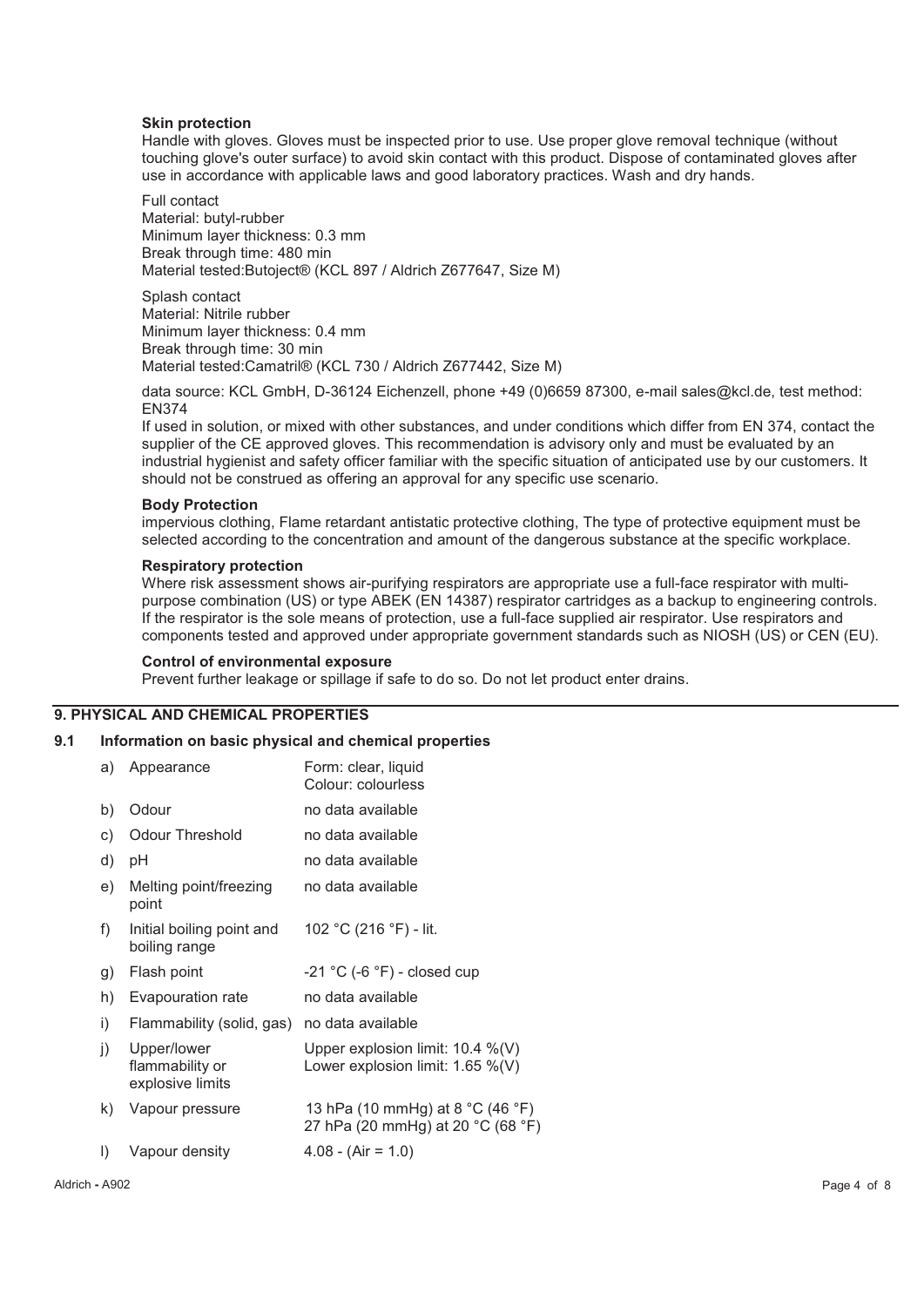|     | m) | Relative density                           | 0.831 g/cm3 at 25 °C (77 °F) |
|-----|----|--------------------------------------------|------------------------------|
|     | n) | Water solubility                           | no data available            |
|     | O) | Partition coefficient: n-<br>octanol/water | no data available            |
|     | p) | Auto-ignition<br>temperature               | no data available            |
|     | q) | Decomposition<br>temperature               | no data available            |
|     | r) | Viscosity                                  | no data available            |
|     | s) | Explosive properties                       | no data available            |
|     | t) | Oxidizing properties                       | no data available            |
| 9.2 |    | <b>Other safety information</b>            |                              |
|     |    | Relative vapour density                    | $4.08 - (Air = 1.0)$         |
|     |    | <b>10. STABILITY AND REACTIVITY</b>        |                              |

# **10.1 Reactivity**

no data available

### **10.2 Chemical stability**

Stable under recommended storage conditions. Stable under recommended storage conditions. Test for peroxide formation before distillation or evaporation. Test for peroxide formation or discard after 1 year.

# **10.3 Possibility of hazardous reactions**

Vapours may form explosive mixture with air.Vapours may form explosive mixture with air.

# **10.4 Conditions to avoid**

Avoid moisture. Heat. Light. Heat, flames and sparks. Heat, flames and sparks. Extremes of temperature and direct sunlight.

### **10.5 Incompatible materials**

Strong oxidizing agents, Strong reducing agents, Strong bases

# **10.6 Hazardous decomposition products**

Other decomposition products - no data available In the event of fire: see section 5

# **11. TOXICOLOGICAL INFORMATION**

#### **11.1 Information on toxicological effects**

**Acute toxicity**  LD50 Oral - rat - 4,600 mg/kg

Inhalation: no data available

Dermal: no data available

no data available

### **Skin corrosion/irritation**

Skin - rabbit Result: Mild skin irritation - 24 h

#### **Serious eye damage/eye irritation**  no data available

#### **Respiratory or skin sensitisation**  no data available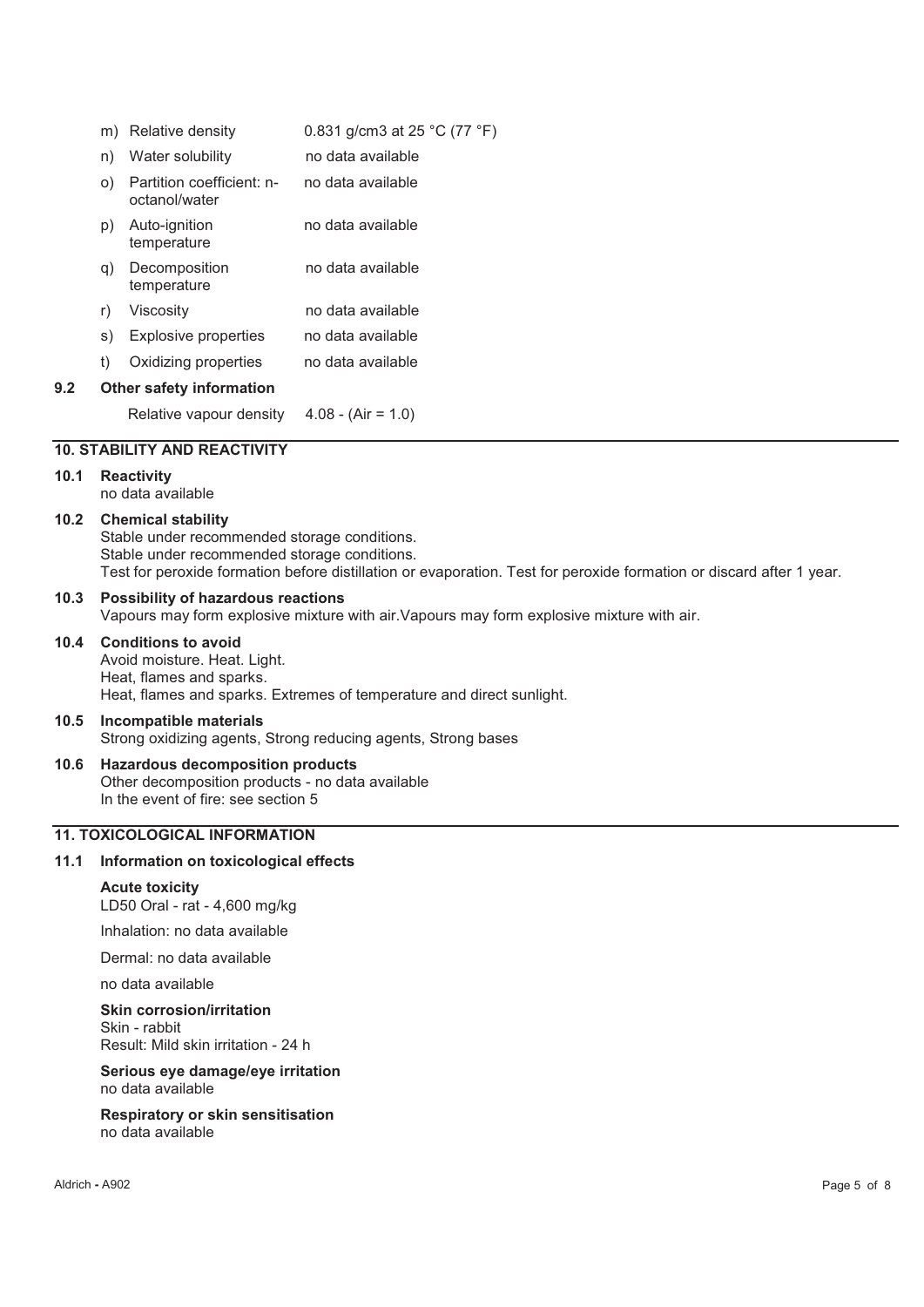### **Germ cell mutagenicity**

no data available

### **Carcinogenicity**

- IARC: No component of this product present at levels greater than or equal to 0.1% is identified as probable, possible or confirmed human carcinogen by IARC.
- ACGIH: No component of this product present at levels greater than or equal to 0.1% is identified as a carcinogen or potential carcinogen by ACGIH.
- NTP: No component of this product present at levels greater than or equal to 0.1% is identified as a known or anticipated carcinogen by NTP.
- OSHA: No component of this product present at levels greater than or equal to 0.1% is identified as a carcinogen or potential carcinogen by OSHA.

# **Reproductive toxicity**

no data available

no data available

**Specific target organ toxicity - single exposure**  no data available

### **Specific target organ toxicity - repeated exposure**  no data available

**Aspiration hazard**  no data available

### **Additional Information**  RTECS: AB2800000

Central nervous system depression, Gastrointestinal disturbance, To the best of our knowledge, the chemical, physical, and toxicological properties have not been thoroughly investigated.

# **12. ECOLOGICAL INFORMATION**

**12.1 Toxicity**  no data available

- **12.2 Persistence and degradability**  no data available
- **12.3 Bioaccumulative potential**  no data available
- **12.4 Mobility in soil**  no data available

# **12.5 Results of PBT and vPvB assessment**

PBT/vPvB assessment not available as chemical safety assessment not required/not conducted

### **12.6 Other adverse effects**

no data available

# **13. DISPOSAL CONSIDERATIONS**

### **13.1 Waste treatment methods**

### **Product**

Burn in a chemical incinerator equipped with an afterburner and scrubber but exert extra care in igniting as this material is highly flammable. Offer surplus and non-recyclable solutions to a licensed disposal company. Contact a licensed professional waste disposal service to dispose of this material.

### **Contaminated packaging**

Dispose of as unused product.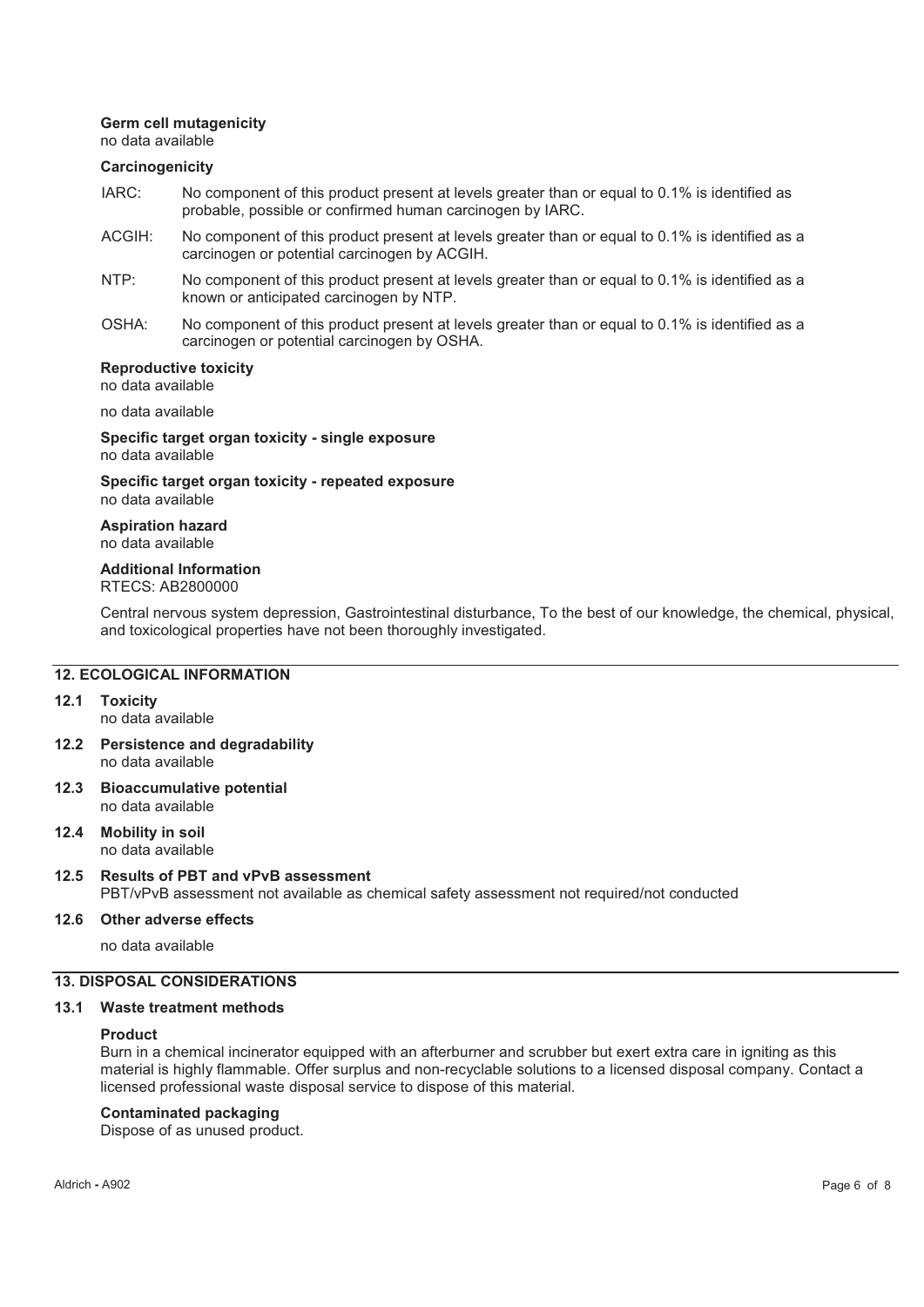# **14. TRANSPORT INFORMATION**

# **DOT (US)**

| וטטו וטע<br>UN number: 1088<br>Proper shipping name: Acetal<br>Marine pollutant: No<br>Poison Inhalation Hazard: No | Class: 3 | Packing group: II |                  |
|---------------------------------------------------------------------------------------------------------------------|----------|-------------------|------------------|
| <b>IMDG</b><br>UN number: 1088<br>Proper shipping name: ACETAL<br>Marine pollutant: No                              | Class: 3 | Packing group: II | EMS-No: F-E, S-D |
| <b>IATA</b><br>UN number: 1088<br>Proper shipping name: Acetal                                                      | Class: 3 | Packing group: II |                  |
| <b>15. REGULATORY INFORMATION</b>                                                                                   |          |                   |                  |

# **SARA 302 Components**

SARA 302: No chemicals in this material are subject to the reporting requirements of SARA Title III, Section 302.

### **SARA 313 Components**

SARA 313: This material does not contain any chemical components with known CAS numbers that exceed the threshold (De Minimis) reporting levels established by SARA Title III, Section 313.

### **SARA 311/312 Hazards**

Fire Hazard, Acute Health Hazard

### **Massachusetts Right To Know Components**

| $1.11$ . The strategies of $\sim$ $1.11$ , $\sim$ $1.11$ , $\sim$ $1.11$ , $\sim$ $1.11$ , $\sim$ |          |                      |
|---------------------------------------------------------------------------------------------------|----------|----------------------|
|                                                                                                   | CAS-No.  | <b>Revision Date</b> |
| 1,1-Diethoxyethane                                                                                | 105-57-7 | 1993-04-24           |
| <b>Pennsylvania Right To Know Components</b>                                                      |          |                      |
|                                                                                                   | CAS-No.  | <b>Revision Date</b> |
| 1,1-Diethoxyethane                                                                                | 105-57-7 | 1993-04-24           |
| <b>New Jersey Right To Know Components</b>                                                        |          |                      |
|                                                                                                   | CAS-No.  | <b>Revision Date</b> |
| 1,1-Diethoxyethane                                                                                | 105-57-7 | 1993-04-24           |
|                                                                                                   |          |                      |

### **California Prop. 65 Components**

This product does not contain any chemicals known to State of California to cause cancer, birth defects, or any other reproductive harm.

# **16. OTHER INFORMATION**

**Full text of H-Statements referred to under sections 2 and 3.** 

| Eye Irrit.        | Eye irritation                      |
|-------------------|-------------------------------------|
| Flam. Liq.        | Flammable liquids                   |
| H <sub>225</sub>  | Highly flammable liquid and vapour. |
| H <sub>3</sub> 15 | Causes skin irritation.             |
| H319              | Causes serious eye irritation.      |
| Skin Irrit.       | Skin irritation                     |

# **HMIS Rating**

| Health hazard:         | -2 |
|------------------------|----|
| Chronic Health Hazard: |    |
| Flammability:          | 3  |
| Physical Hazard        | O  |